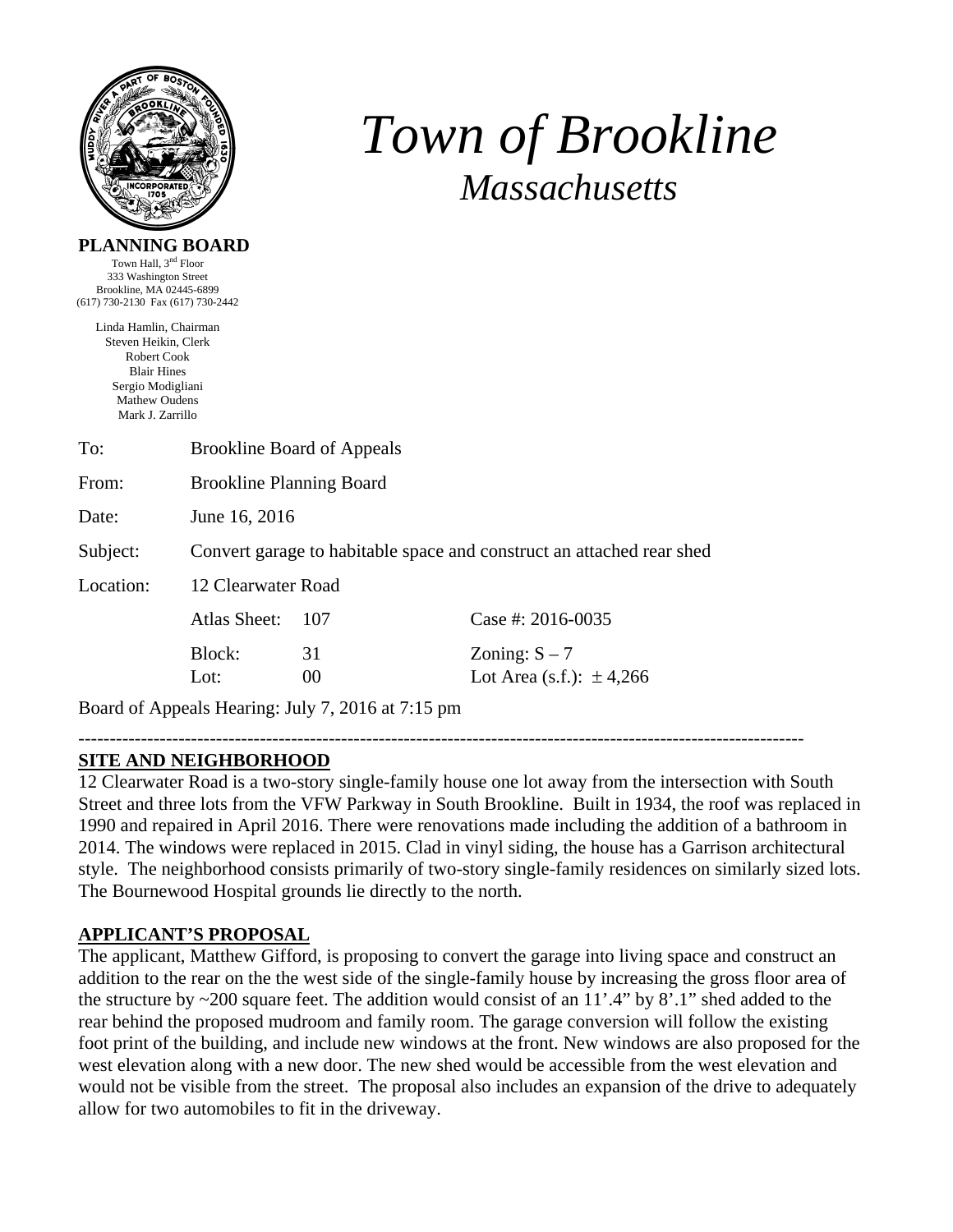**FINDINGS Section 5.09.2.j** – Design Review **Section 5.20** – Floor Area Ratio **Section 5.43**- Exceptions to Yard and Setback Regulations **Section 5.60 –** Side Yard Requirements **Section 5.70** – Rear Yard Requirements **Section 6.04.5.c.1 –** Design of All Off-Street Parking Facilities **Section 8.02.2- Extension or Alteration** 

|                                             | <b>Required</b> | <b>Existing</b> | <b>Proposed</b>                 | <b>Finding</b>               |
|---------------------------------------------|-----------------|-----------------|---------------------------------|------------------------------|
| Floor Area Ratio                            | .35             | .405            | .45                             | Special<br>Permit/Variance*  |
| Floor Area                                  | 1,493s.f.       | 1,730s.f.       | 1,930s.f.                       |                              |
| <b>Front Yard Setback</b><br>(parking)      | $20^{\circ}$    | $13'(+)$        | Pre-existing/non-<br>conforming | Special Permit               |
| Side Yard Setback<br>(conversion of garage) | 7.5'            | 7.4'            | Pre-existing/non-<br>conforming | Special Permit               |
| Rear Yard (shed)                            | 30'             | $15' - 20'$     | $8' - 11'$                      | Special<br>Permit/Variance** |

(+) The applicant states cars are not parked in the garage and are instead parked in the front yard setback; therefore it is a pre-existing condition

\* If the Board of Appeals finds that the general regulations under 5.22.1.e have been met, a special permit may be issued under section 5.22.3.c to increase the floor area of up to 350 square feet provided that the resulting gross floor area of the building(s) is not more than 150% of the permitted gross floor area. (See Planning Board comment section.)

\*\* Under Section 5.43, the Board of Appeals may waive dimensional requirements in lieu of other dimensions if the applicant provides counterbalancing amenities. In this case, the applicant is proposing a landscaping plan to serve as the counterbalancing amenity.

# **Section 8.02.2** – Alteration or Extension

A special permit is required to alter this pre-existing non-conforming structure.

# **PLANNING BOARD COMMENTS**

The Planning Board is not opposed to this application to convert garage space into habitable space and construct a shed at the rear at 12 Clearwater Road. The design is consistent with the existing house and with the streetscape of the neighborhood. The Planning Board considered the general provisions of Section 5.22.1.e of the zoning bylaw, which lists the general provisions for granting a special permit for FAR. It reads: "The interior conversion shall not result in the displacement of interior storage of equipment, vehicles, or materials to a location which is now exterior to the house." The applicant's attorney made a convincing argument that because of the small size of the garage, the owners have not been able to use the garage for vehicles, thus it would not compound the parking situation. The board suggested, per the counter balancing amenity requirement under section 5.43, the applicant install landscaping in the front yard.

**Therefore, the Planning Board recommends approval of the site plan submitted by Stephen P. Desroche dated 3/15/2016, and architectural renderings submitted by Matthew Gifford and dated 5/2/2016, subject to the following conditions:**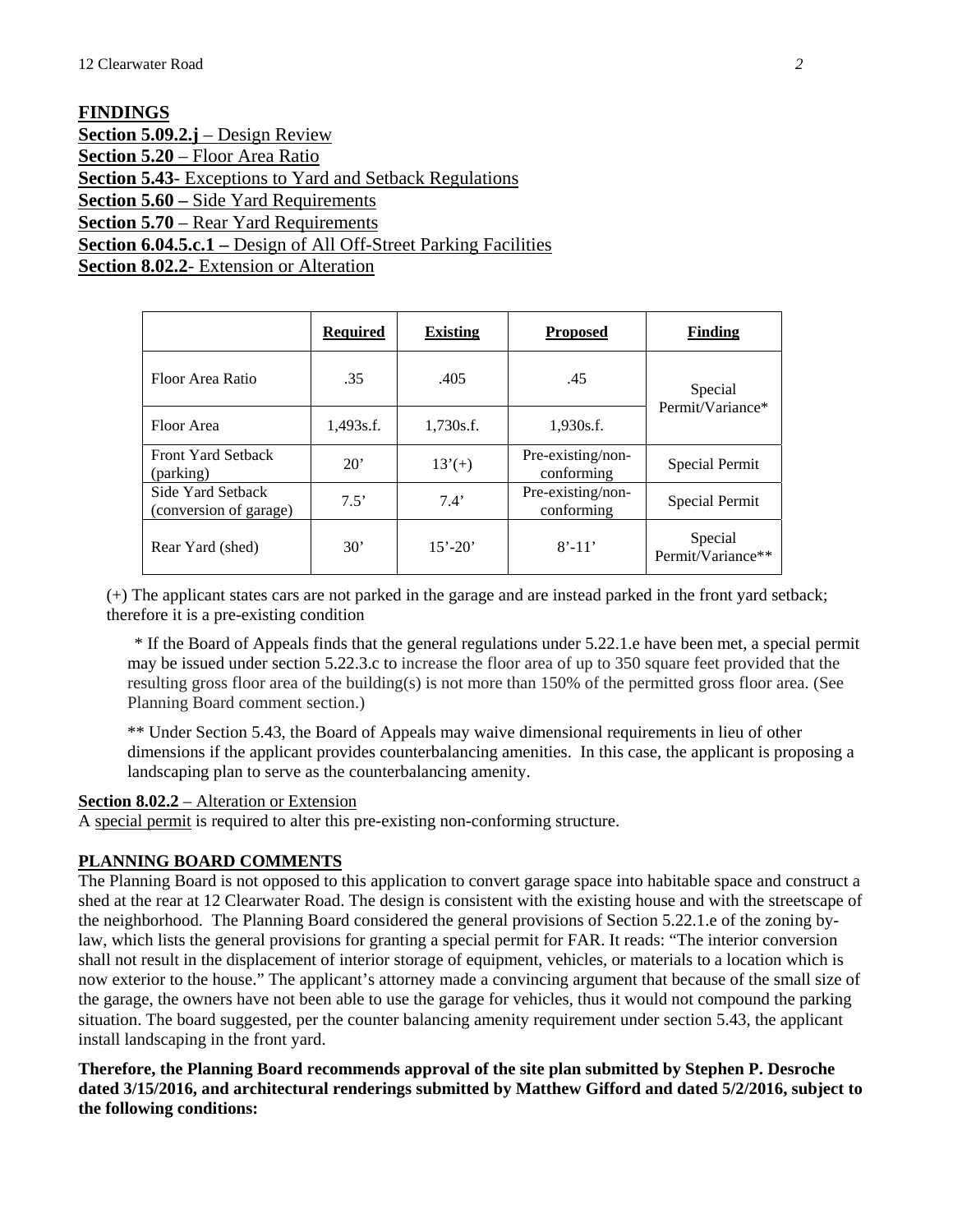- 1. Prior to the issuance of a building permit, the applicant shall submit a final site plan, elevations, and floor plans subject to the review and approval of the Assistant Director for Regulatory Planning.
- 2. Prior to the issuance of a building permit, the applicant shall submit a final landscaping plan indicating all counterbalancing amenities, subject to the review and approval of the Assistant Director for Regulatory Planning.
- 3. Prior to the issuance of a building permit, the applicant shall submit to the Building Commissioner for review and approval for conformance to the Board of Appeals decision: 1) a final site plan stamped and signed by a registered engineer or land surveyor; 2) final floor plans and elevations stamped and signed by a registered architect 3) evidence that the Board of Appeals decision has been recorded at the Registry of Deeds.

alc/pss